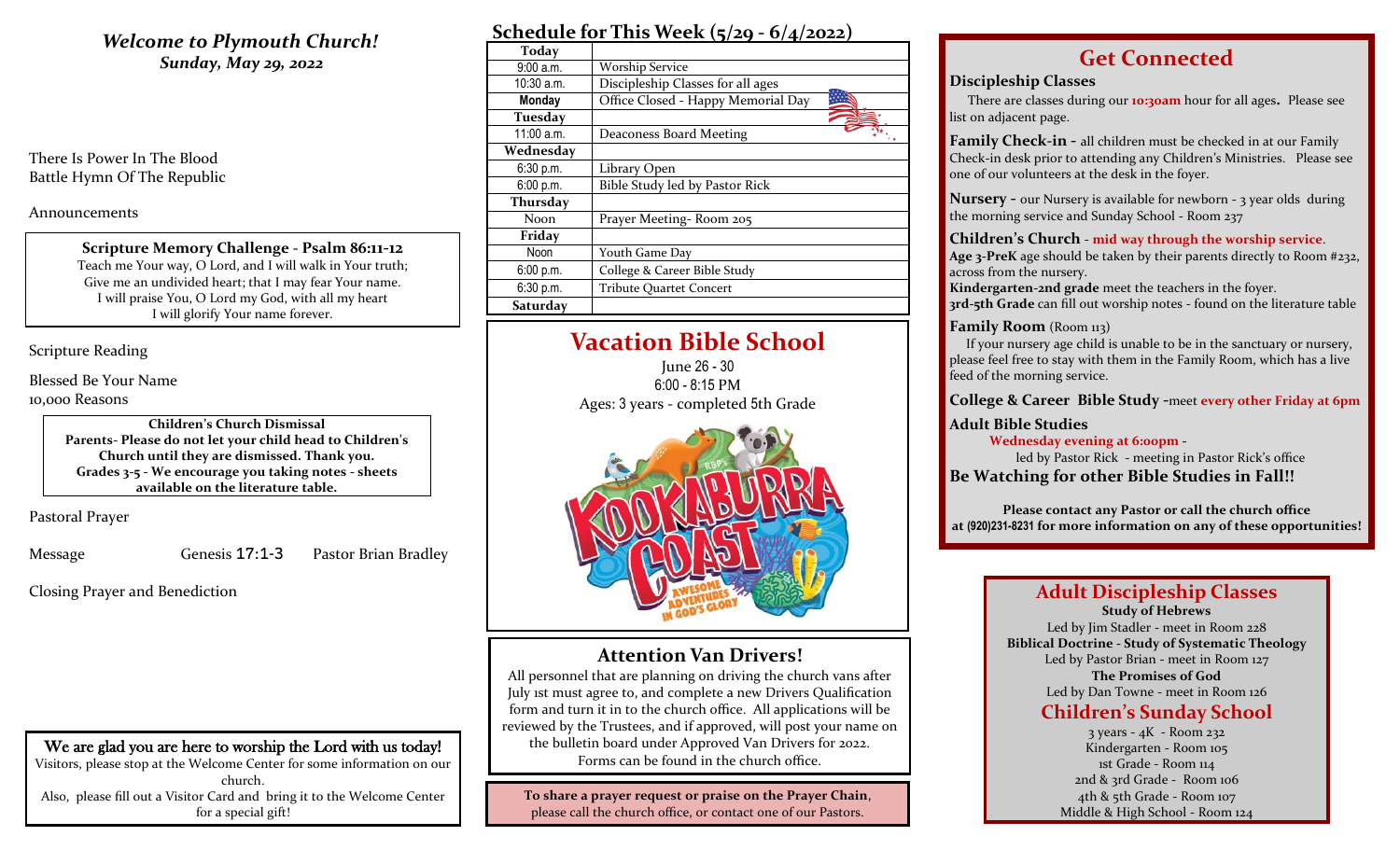**The Tribute Quartet** concert will be at our church on Friday, June 3rd at 6:30 pm. Tickets are \$10 & available at [www.sgmupnorth.com](http://www.sgmupnorth.com/) or at church before the concert. Come & join us for a special time!



 **Sign Up Today!!! Summer Reading Program** June - August Early Bird Sign-Up

In The Library

## **Looking for Graduates**

If you (or your child) will be graduation from High School or College, please let the church office know!!



# **VBS Needs Egg Cartons**

Please bring your cardboard egg cartons to the Church office before June 26th!!!

# **Children's Worship Notes**

Attention  $3^{rd}$  thru  $5^{th}$  graders—It's time to start a new "round of WORSHIP NOTES.!" We would like to encourage taking some sort of notes during the Sunday morning service. You can use the notes provided on the literature table or use a format of your own. After you complete your notes for that morning, show your parents and they can check you off on the bulletin board across from the church office. If you do 8 or more worship notes, you will be invited to "Fun With Donuts"! If you are on vacation and attend another church and take notes, that will count too! If you have questions, please call Lisa Woller at 920-312-0507

## **LLBC Summer Camps**

Youth Camps are filling up fast at LLBC for the summer! Van sign up sheets are posted. Please add your child if they will be riding the church van to and from camp. (We will take a van if there are 4 or more riders.) If you are able to drive the van to take children to camp or bring them back, please sign up also. (You need to be an approved driver. See the church office for more info.) Questions--contact Nancy Stroh.

**Nursery Workers Today:** Monitor: Katie Bradley 9:00: Katie Bradley, Charity Brown, Christopher Jepson 10:30: Lynn Brown, Becca Jepson **Nursery Workers Next Sunday:** Monitor: Amanda Woller 9:00: Amanda Woller, Marlena Ross, Eliana Ross 10:30: Amanda Woller, Evyn Stadler

> **Greeter Today**: Carol Jepson **Greeter Next Week**: Sue Stadler

**Children's Church Today**: Jessica Bradley, Lisa Woller

**Sound/Projection Today:** Scott Bradley / Christopher Jepson **Sound/Projection Next Week:** Scott Bradley / Erich Graves

| <b>Elder Flocks</b>                               |
|---------------------------------------------------|
| A through B - call Dustin Arthur - 920-698-6048   |
| C through E - call Joel Cook - 920-589-4014       |
| F through G - call Pastor Brian - 920-312-0637    |
| H through K - call Gary Jepson - 920-312-1856     |
| L through O - call Nick Matiash - 920-642-0040    |
| P through Sc - call Elroy Post - 920-573-2257     |
| Sd through Sz - call Dan Patterson - 920-410-3245 |
| T through Z - call Steve Anklam - 920-470-5114    |

### **Weekly Tithes & Offerings**

| --                                   |                        |  |  |  |
|--------------------------------------|------------------------|--|--|--|
| <b>Fund</b>                          | 05/22/2022 Offering    |  |  |  |
| General -- Needed Weekly: \$7,958.17 | \$7.211.00             |  |  |  |
| <b>Building</b>                      | \$680.00               |  |  |  |
| Flooring (ongoing)                   | \$10.00                |  |  |  |
| Needed Year to Date: \$127,230.72    | Received: \$134,818.30 |  |  |  |



**Senior Pastor: Rick Hopkins (920) 838-2542 Associate Pastor: Brian Bradley (920) 312-0637 Youth Pastor: Daniel Alexander (920) 279-5881**



... I am Almighty God, walk before Me and be blameless. (NKJV)